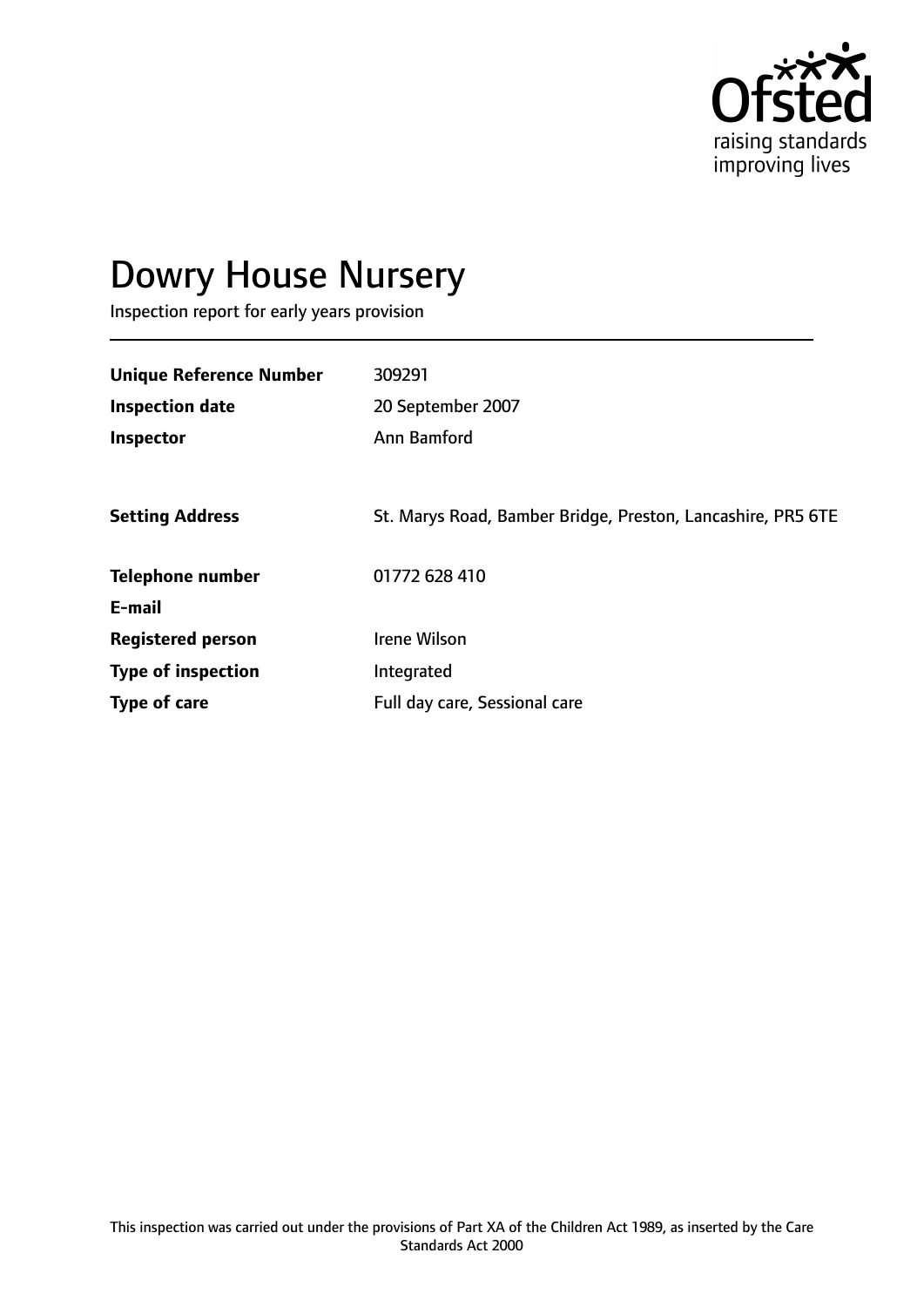#### **ABOUT THIS INSPECTION**

The purpose of this inspection is to assure government, parents and the public of the quality of childcare and, if applicable, of nursery education. The inspection was carried out under Part XA Children Act 1989 as introduced by the Care Standards Act 2000 and, where nursery education is provided, under Schedule 26 of the School Standards and Framework Act 1998.

This report details the main strengths and any areas for improvement identified during the inspection. The judgements included in the report are made in relation to the outcomes for children set out in the Children Act 2004; the National Standards for under 8s day care and childminding; and, where nursery education is provided, the *Curriculum guidance for the foundation stage.*

The report includes information on any complaints about the childcare provision which Ofsted has received since the last inspection or registration or 1 April 2004 whichever is the later.

#### **The key inspection judgements and what they mean**

*Outstanding: this aspect of the provision is of exceptionally high quality Good: this aspect of the provision is strong Satisfactory: this aspect of the provision is sound Inadequate: this aspect of the provision is not good enough*

For more information about early years inspections, please see the booklet *Are you ready for your inspection?* which is available from Ofsted's website: *www.ofsted.gov.uk.*

## **THE QUALITY AND STANDARDS OF THE CARE AND NURSERY EDUCATION**

On the basis of the evidence collected on this inspection:

The quality and standards of the care are good. The registered person meets the National Standards for under 8s day care and childminding.

The quality and standards of the nursery education are good.

#### **WHAT SORT OF SETTING IS IT?**

Dowry House Nursery was opened in July 1990. It operates from a Victorian property at the junction of Brownedge Lane and St Mary's Road in Bamber Bridge, close to the town centre.

The nursery consists of a main playroom, quiet room, kitchen, office and bathroom. Children have access to a secure outdoor play area and a balcony area at first floor level.

There are 34 children on roll, aged two to five years. This includes 27 children in receipt of the nursery education funding. Children attend for morning and afternoon sessions and full time places are available. The setting supports children who have learning difficulties and disabilities. There are children attending who have English as a second language.

There are five staff qualified in early years. All the staff are first aid trained. The facility is open from 08.00 until 17.30, closing for bank holidays and Christmas. The setting receives support form the local authority and is a member of the Pre-school Learning Alliance.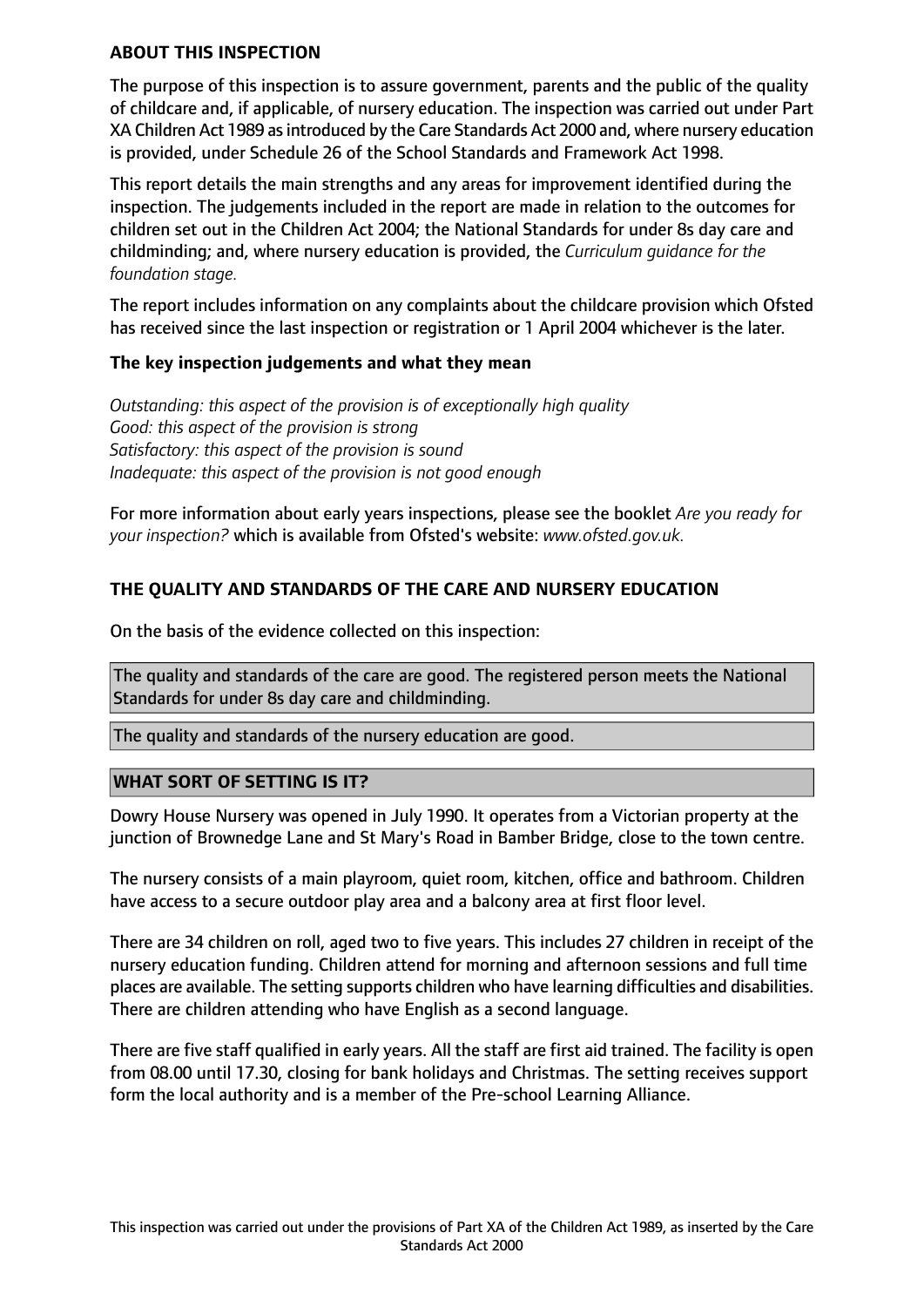## **Helping children to be healthy**

The provision is satisfactory.

Children's health is protected because they are cared for in premises that are generally clean. Policies and procedures are in place to keep the environment clean. However the arrangements for cleaning and the layout of some toy equipment and resources adjacent to the toilet area do not consistently protect children from risk of cross infection.

Some children are developing skills in managing their own hygiene needs, however, at times older children are left to use toilet facilities without adult support. This impedes consolidation of routine skills, such as flushing the toilet washing hands or blowing noses thoroughly after use.

Staff have a very good awareness of identifying children who are developing symptoms of being ill and contact parents promptly to take children home. Children's skin is protected from sunburn as staff implement the nursery's policy on providing all children with sun protection supplied from home. Medication is administered in line with parents' requests. Children are nourished effectively. They have regular meals which take account of their individual likes and needs. Children eat a variety of fruit and have access to drinks. Children rest and sleep in line with their individual needs as one whole room is used to encourage children to have a rest or sleep in the middle of the day

Children are developing good gross motor skills as a result of having freedom of movement. They have good access to the outdoors through creative use of a balcony for activities and frequent use of a large well ordered and resourced outdoor play area. This enhances their development of climbing, pedalling and balancing skills. Children are developing threading and manipulative skills as they thread on cards and collaborate when using equipment, such as scissors and crayons, taking turns with desired colours.

# **Protecting children from harm or neglect and helping them stay safe**

The provision is satisfactory.

Children are kept generally safe in the setting. There are well-used proceduresin place to ensure that this remains so. For example, children are kept entirely safe in the outdoor play area as the staff check it for hazards every time before children go outside. Staff in the setting are knowledgeable about reducing risks. They improve children's safety by moving trip hazards and tidying away unused toys and equipment during the day. Staff hold a good knowledge of how to select age appropriate equipment and do so with care. However some of the equipment is very old and although staff do check it regularly to ensure that it remains safe, the fabric of items, such as the home corner, is starting to deteriorate.

Children are developing an enhanced understanding of keeping themselves and others safe in the event of a fire because they take part in regular fire drills. The regular practice of the emergency plan raises children's confidence in protecting each other. Children's continued safety is maintained as staff are vigilant in implementing the setting's policy on who collects children.

Children are very well protected by staff's embedded knowledge and understanding of their role in safequarding children. This is enhanced further by all members of staff's strong knowledge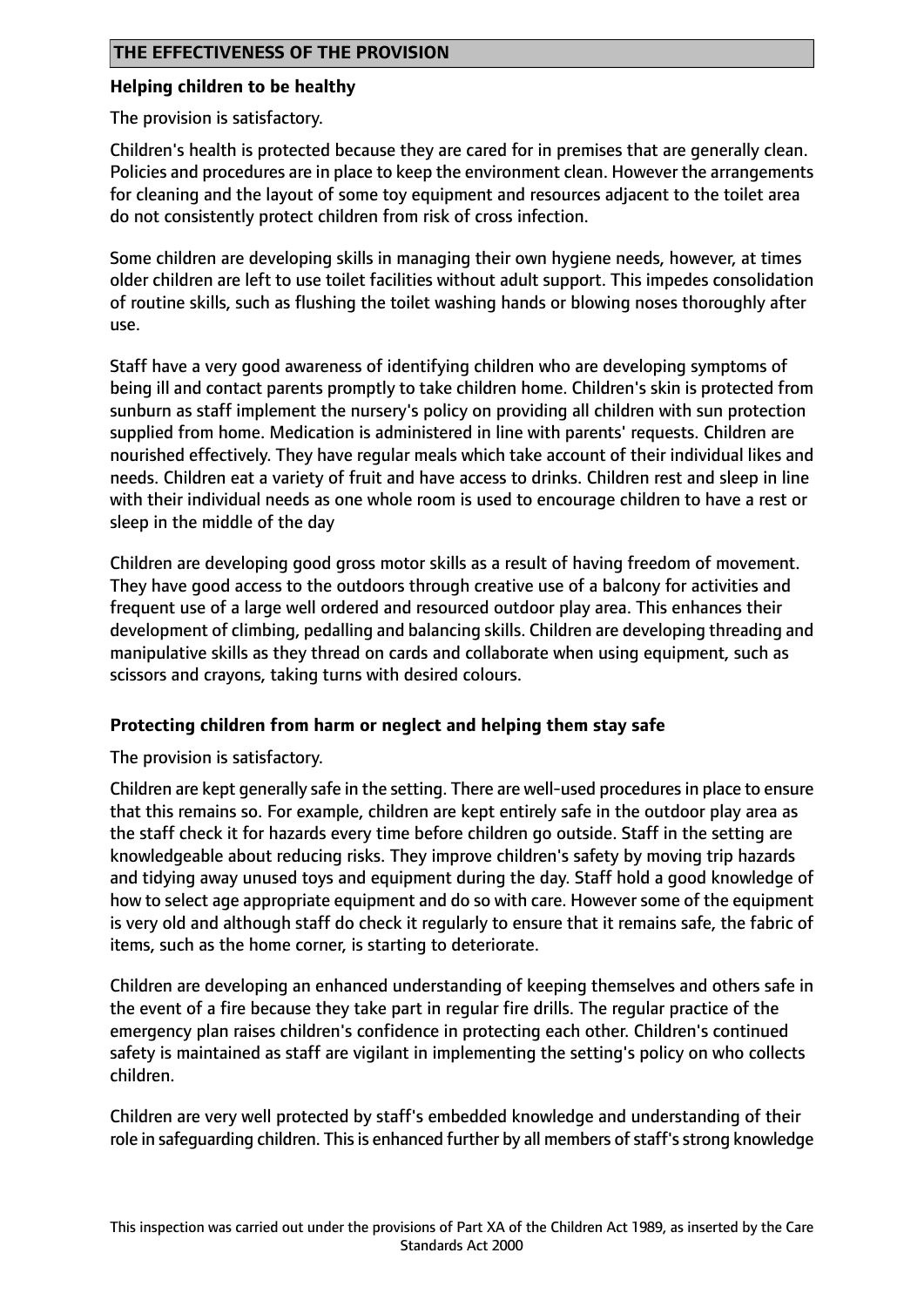of the procedure and confidence to act in the event of a concern about a child, including where there is an allegation about a member of staff or volunteer.

Children's safety in the setting is afforded by the use of a well implemented recruitment and selection policy. There are checks undertaken on staff to ensure suitability to work with children and that adults hold appropriate knowledge and training to care effectively.

#### **Helping children achieve well and enjoy what they do**

The provision is good.

Children have access to a wide resources and activities which promote their development. Children are cared for in a way which encourages them to be confident, independent and develop good levels of self-esteem. Staff caring for the younger children know them well and act effectively to meet their individual needs.

Children become competent learners as staff join them in activities and encourage them to persist with completing a picture. Children are engaged in activity throughout their time spent in the nursery and are able to choose the toys and equipment for themselves as equipment is stored in rooms in a way which is easily accessed by children.

All children are developing an awareness of what is right and wrong as staff gently explain how another child may feel when conflict arises. Apologies are encouraged from one child to another. Children enjoy time spent playing together with staff. Staff listen to and challenge them to take the next step, such as trying to form the letters of their name or name a variety of colours

The setting uses frameworks, such as the 'Birth to three matters' and the Foundation Stage curriculum to plan what children will be doing. Staff usually make observations on what children can do and have begun to use these to plan the next steps for the group of children. However, a recent change in the planning and recording of next steps has lead to inconsistencies in the planning for individual children and this impedes the recording of some children's progress,

#### Nursery Education.

The quality of teaching and learning is good. Staff have a clear understanding of the Foundation Stage and make observations on what children can do. More experienced staff are active in ensuring that newer staff understand what is expected of them. They plan a range of activities for children which assist development towards achieving the early learning goals.

Staff plan the environment to allow children constant access to areas of continuous play. This begins to assist teaching and children's learning as every indoor area is accessible and meaningful to children. For example, most equipment in the pre-school is stored at child height meaning children can choose equipment they want to play with. Children are developing friendships and are increasingly able to wait their turn in a shared activity, such as a game or jigsaw.

Children are becoming confident communicators and readily ask questions of visitors. Many are beginning to ascribe meaning to marks and listen to stories with interest and understanding. Children's mark making skills are developing well as they write their names with increasing confidence and can name and write individual letters. Their creativity is developing well as they design collages and produce pictures illustrating the story of 'the Gruffalo'. Children use imagination with assistance from an adult as they use sand in a variety of ways, initially for digging but developing it into earth and a means of building a house. Children join in songs at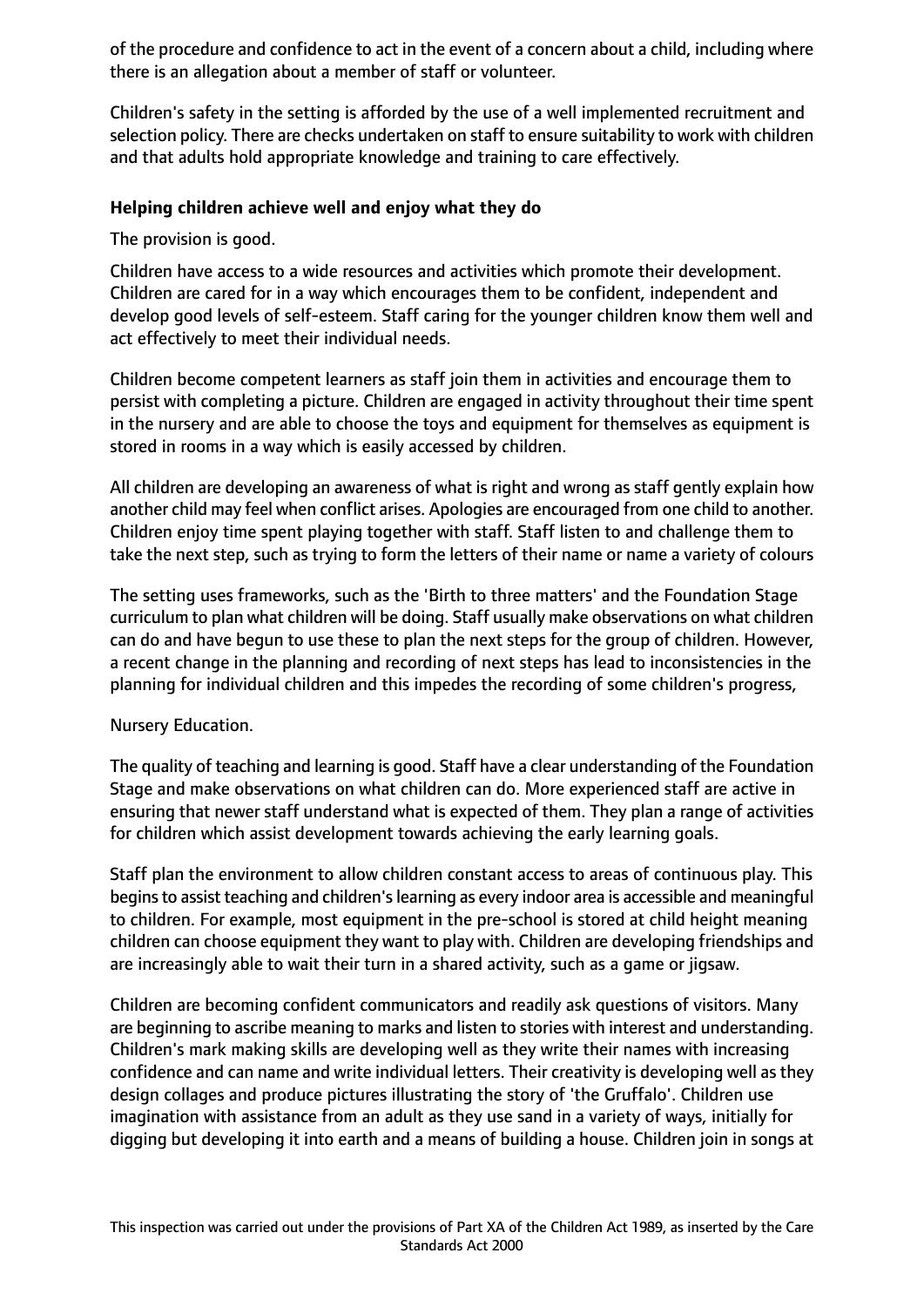circle time and many children know the full song. They choose the songs they like and relish, singing the bits they know more loudly.

Children are developing the concept of numbers as they join in songs at group time. They are able to count the number of objects in pictures correctly. They show increasing confidence with numbers as they independently count the number of meals ready on the table in their imaginative play. Children show natural curiosity and begin to use tools, such as scissors, for a purpose. They delight in showing visitors their recently completed sunflower pots and vegetables and can talk confidently about waiting for the light and water to make the seeds grow. Children go out regularly into the local area. They enjoy regular trips to the library and attend a skills development group at a local high school. This enhances their knowledge and understanding of the world around them

#### **Helping children make a positive contribution**

## The provision is good.

Children are happy and settled in the centre, they separate well from parents or carers. Children feel a sense of belonging as they point out their pictures and other work displayed to parents as they are being dropped off. New children settle well as staff are very skilled in encouraging them to join in activities whilst they are kept alongside a familiar adult. There are good systems for gathering detailed information about children's individual routines before they are admitted to the setting.

Children have access to a wide range of opportunities which encourages their understanding of diversity, for example, playing with multi-cultural dolls and clothes, books and jigsaws. There are many planned activities to celebrate festivals which are linked to both children's own customs and those of the wider community. Children are developing and excellent knowledge of the wider world as they learn to greet others in different languages and experiment with dressing up clothes such as a hijab provided to support a topic on Ramadan.

There is a robust policy for meeting additional needs. There is a clear system in place where need is assessed prior to admission and where needed additional training is undertaken. As a result, children who have additional learning needs or disabilities have them met effectively and their parents are part of the overall plan. Staff are confident to identify if children are having difficulties and speak to parents, allowing children's individual needs to be identified and met at an early stage.

Children behave very well. They are developing strategies for making friendships taking turns and settling disputes as staff are competent role models who talk about being kind to each other and feelings. Children are given individual support to succeed in situations that they find difficult, such as meal times. Children's spiritual, moral, social and cultural development is fostered.

Partnership with parents and carers is good. Parents are welcomed into the setting. There is written information that is offered to parents in a variety of ways. Information on how care and education is provided is of an acceptable standard and is given to parents in written form as well as by talking directly to them. In the pre-school parents are provided with information about the early learning goals and the child's record of achievement evidences their progress towards them. These records are shared with parents on request and are given to children at the end of their stay. Children in all areas of the setting take work home regularly.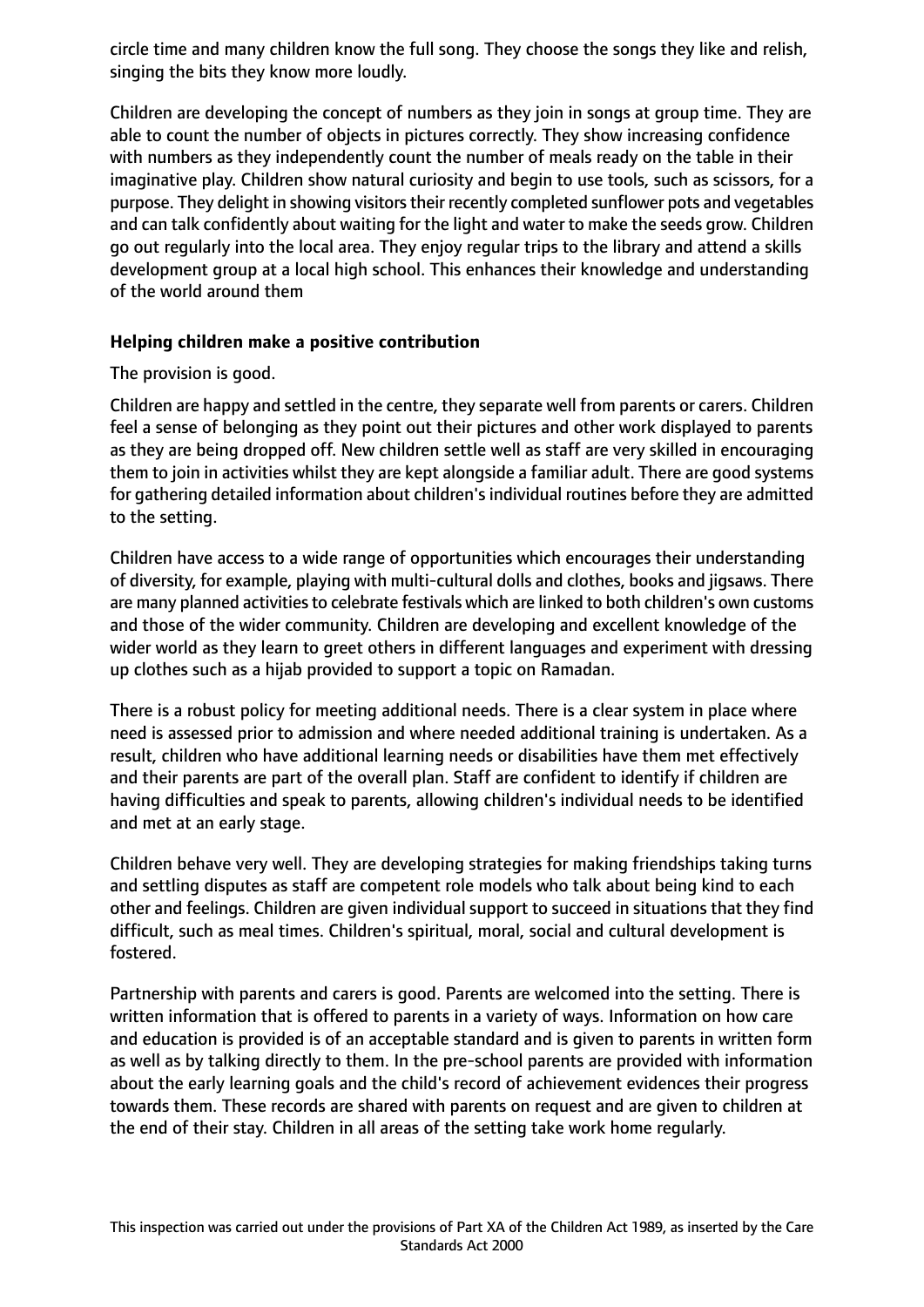There is a written policy and procedure for dealing with complaints. The manager and staff have devised a system for sharing information on complaints with parents should the need arise

## **Organisation**

The organisation is good.

There are recruitment procedures in place to ensure that safe, suitable practitioners work with the children. The mainly qualified staff team make use of opportunities for training which develop children's care and learning. For example, staff have attended induction training and training in relation to the Foundation Stage curriculum, first aid and safeguarding children. Training is planned to ensure that any requiring updating, such as first aid, is done in a timely fashion. Staff are deployed according to their skills and experience. Records in the setting support safe care of children. They were all current and available for inspection. There are procedures in place for sharing records with parents.

The management team are developing roles and responsibilities whilst supporting staff and children through a period of change; the setting has recently undergone changes in staff. The setting has systems for managing issues to enhance opportunities for children, for example, changes to the time a local provider comes in to offer dancing is changed to facilitate new children attending the activity. A written plan is in place in the event of staff illness or emergency. Staff are supported using both formal staff meetings and appraisal meetings.

Leadership and management of nursery education is good. The setting is starting to be able to assess its own strengths and weaknesses as staff have taken part in the completion of the setting's self-evaluation plan.

Overall, the provision meets the needs of the range of the children for whom it provides.

#### **Improvements since the last inspection**

At the last inspection it was recommended that the setting ensures that staff knew the revised National Standards. Since that time the setting has reviewed how it meets the standards in staff meetings and introduced this into the induction course for new staff. This has improved the quality of care for children.

# **Complaints since the last inspection**

Since the last inspection there have been no complaints made to Ofsted that required the provider or Ofsted to take any action in order to meet the National Standards.

The provider is required to keep a record of complaints made by parents, which they can see on request. The complaints record may contain complaints other than those made to Ofsted.

# **THE QUALITY AND STANDARDS OF THE CARE AND NURSERY EDUCATION**

On the basis of the evidence collected on this inspection:

The quality and standards of the care are good. The registered person meets the National Standards for under 8s day care and childminding.

The quality and standards of the nursery education are good.